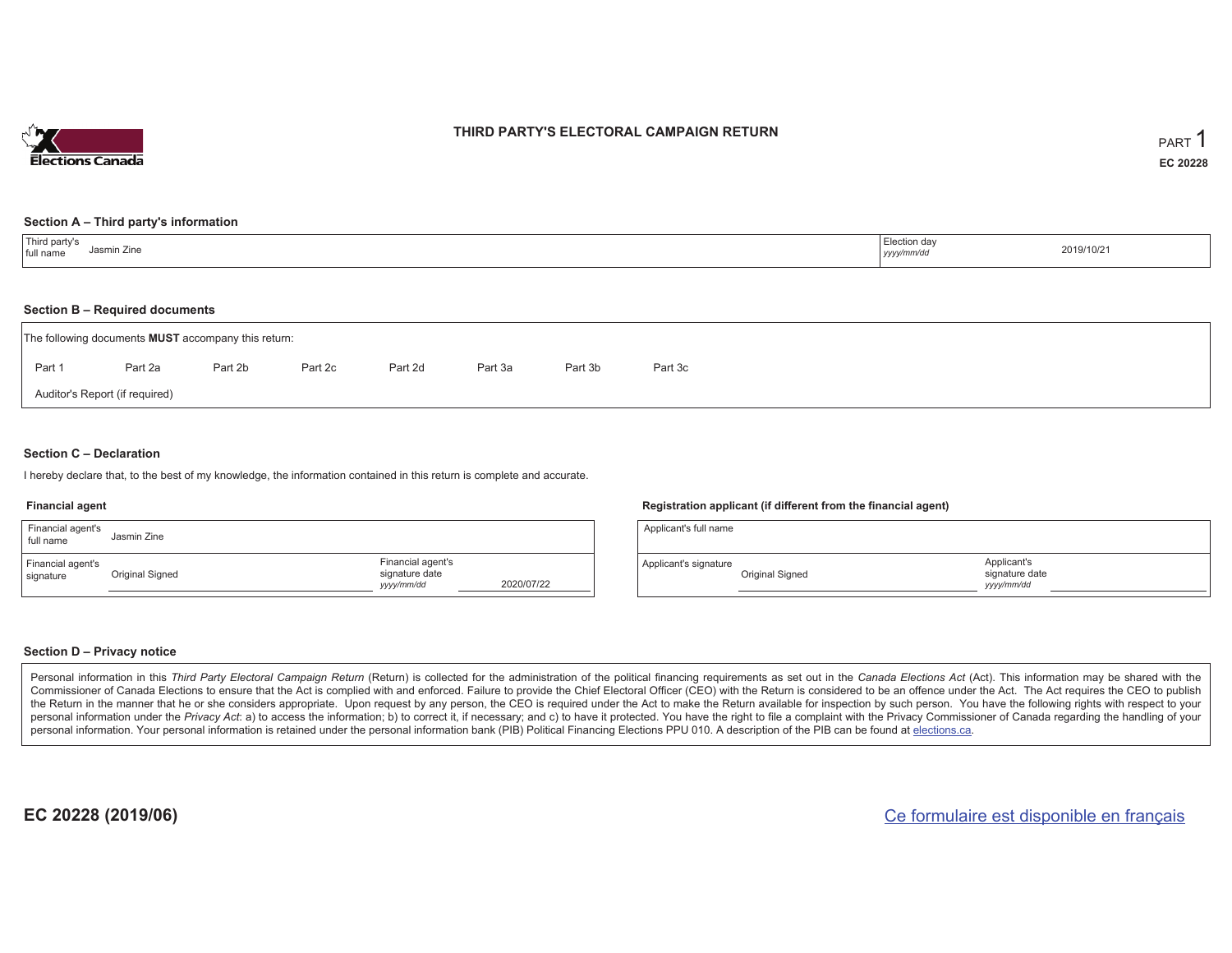

## **THIRD PARTY'S ELECTORAL CAMPAIGN RETURN HIRD PARTY'S ELECTORAL CAMPAIGN RETURN<br>Statement of monetary contributions received PART 2a**

**EC 20228**

| No. | Full name | <b>Street</b><br>no. | <b>Street</b> | Apt. | City | Prov./<br>Terr. | Postal<br>code | Date<br>received<br>yyyy/mm/dd                                                      | Individual | Business /<br>Commercial<br>organization | Government | Trade union | Corporation<br>without share<br>capital | Unincorporated<br>organization or<br>association |
|-----|-----------|----------------------|---------------|------|------|-----------------|----------------|-------------------------------------------------------------------------------------|------------|------------------------------------------|------------|-------------|-----------------------------------------|--------------------------------------------------|
|     |           |                      |               |      |      |                 |                |                                                                                     | \$         | \$                                       | \$         | \$          | \$                                      | \$                                               |
|     |           |                      |               |      |      |                 |                |                                                                                     |            |                                          |            |             |                                         |                                                  |
|     |           |                      |               |      |      |                 |                |                                                                                     |            |                                          |            |             |                                         |                                                  |
|     |           |                      |               |      |      |                 |                |                                                                                     |            |                                          |            |             |                                         |                                                  |
|     |           |                      |               |      |      |                 |                |                                                                                     |            |                                          |            |             |                                         |                                                  |
|     |           |                      |               |      |      |                 |                |                                                                                     |            |                                          |            |             |                                         |                                                  |
|     |           |                      |               |      |      |                 |                |                                                                                     |            |                                          |            |             |                                         |                                                  |
|     |           |                      |               |      |      |                 |                |                                                                                     |            |                                          |            |             |                                         |                                                  |
|     |           |                      |               |      |      |                 |                |                                                                                     |            |                                          |            |             |                                         |                                                  |
|     |           |                      |               |      |      |                 |                |                                                                                     |            |                                          |            |             |                                         |                                                  |
|     |           |                      |               |      |      |                 |                |                                                                                     |            |                                          |            |             |                                         |                                                  |
|     |           |                      |               |      |      |                 |                |                                                                                     |            |                                          |            |             |                                         |                                                  |
|     |           |                      |               |      |      |                 |                |                                                                                     |            |                                          |            |             |                                         |                                                  |
|     |           |                      |               |      |      |                 |                |                                                                                     |            |                                          |            |             |                                         |                                                  |
|     |           |                      |               |      |      |                 |                |                                                                                     |            |                                          |            |             |                                         |                                                  |
|     |           |                      |               |      |      |                 |                | Totals carried forward from previous page \$                                        |            |                                          |            |             |                                         |                                                  |
|     |           |                      |               |      |      |                 |                | Total amount of monetary contributions by contributors who gave over \$200 (A)      |            |                                          |            |             |                                         |                                                  |
|     |           |                      |               |      |      |                 |                | Number of contributors who gave over \$200                                          |            |                                          |            |             |                                         |                                                  |
|     |           |                      |               |      |      |                 |                | Total amount of monetary contributions by contributors who gave \$200 or less $(B)$ |            |                                          |            |             |                                         |                                                  |
|     |           |                      |               |      |      |                 |                | Number of contributors who gave \$200 or less                                       |            |                                          |            |             |                                         |                                                  |
|     |           |                      |               |      |      |                 |                | Total amount of all monetary contributions (A+B)                                    |            |                                          |            |             |                                         |                                                  |
|     |           |                      |               |      |      |                 |                | Number of contributors who gave monetary contributions                              |            |                                          |            |             |                                         |                                                  |

| $\overline{\phantom{m}}$<br>Third<br>aa.<br>2019/10/2<br>Jasmin Zin<br>`part\ | ⊃aɑ∈ |  |  |  |  |
|-------------------------------------------------------------------------------|------|--|--|--|--|
|-------------------------------------------------------------------------------|------|--|--|--|--|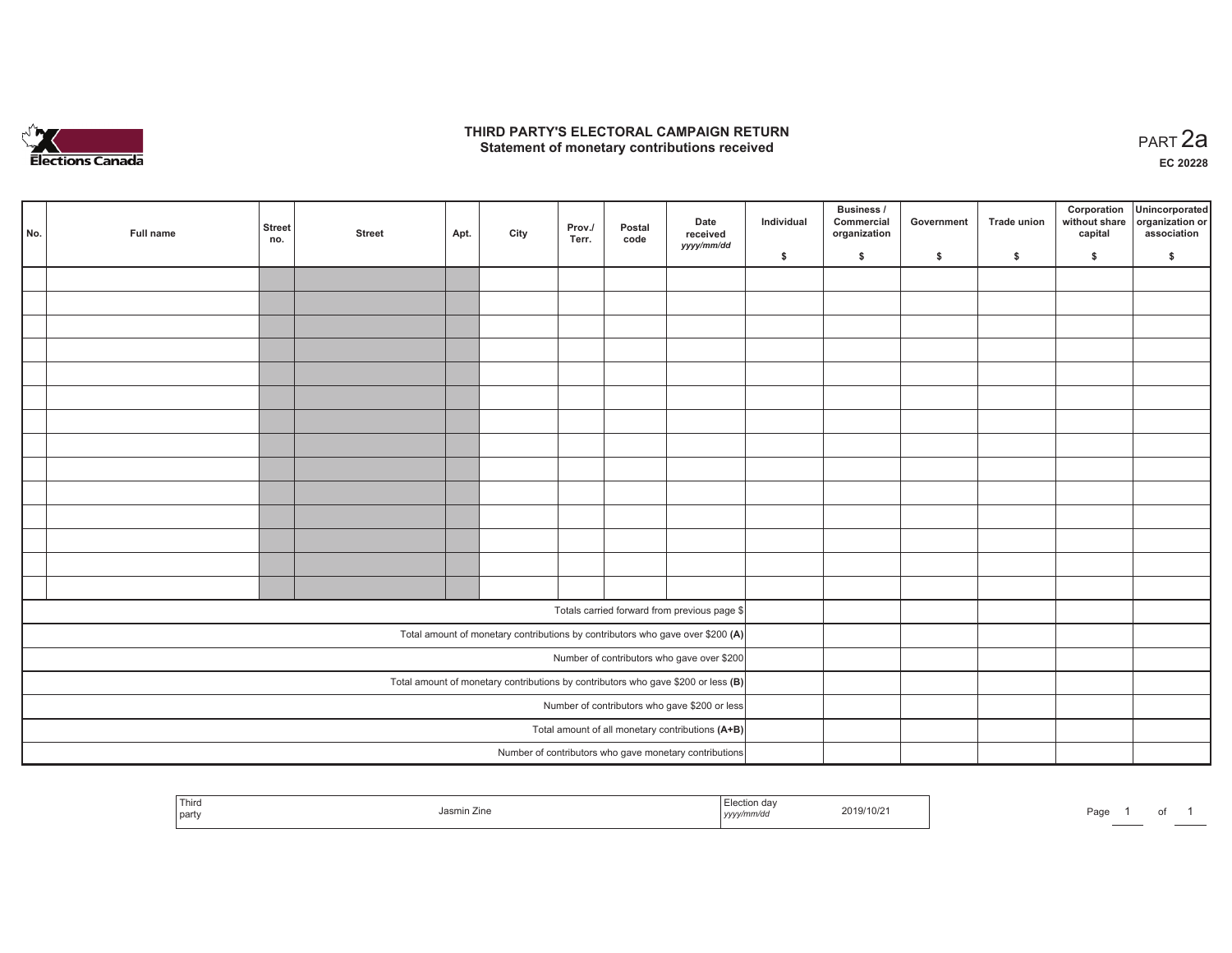

## **THIRD PARTY'S ELECTORAL CAMPAIGN RETURN**  THIRD PARTY'S ELECTORAL CAMPAIGN RETURN<br>Statement of non-monetary contributions received<br> **PART 2b**

| No. | Full name   | <b>Street</b><br>no. | <b>Street</b> | Apt. | City     | Prov./<br>Terr. | Postal<br>code | Date<br>received                                                                      | Individual     | <b>Business /</b><br>Commercial<br>organization | Government | Trade union | Corporation<br>without share<br>capital | Unincorporated<br>organization or<br>association |
|-----|-------------|----------------------|---------------|------|----------|-----------------|----------------|---------------------------------------------------------------------------------------|----------------|-------------------------------------------------|------------|-------------|-----------------------------------------|--------------------------------------------------|
|     |             |                      |               |      |          |                 |                | yyyy/mm/dd                                                                            | \$             | \$                                              | \$         | \$          | \$                                      | \$                                               |
|     | Jasmin Zine |                      |               |      | Waterloo | ON              | <b>N2L 3C5</b> | 2019/10/18                                                                            | 500.00         |                                                 |            |             |                                         |                                                  |
|     |             |                      |               |      |          |                 |                |                                                                                       |                |                                                 |            |             |                                         |                                                  |
|     |             |                      |               |      |          |                 |                |                                                                                       |                |                                                 |            |             |                                         |                                                  |
|     |             |                      |               |      |          |                 |                |                                                                                       |                |                                                 |            |             |                                         |                                                  |
|     |             |                      |               |      |          |                 |                |                                                                                       |                |                                                 |            |             |                                         |                                                  |
|     |             |                      |               |      |          |                 |                |                                                                                       |                |                                                 |            |             |                                         |                                                  |
|     |             |                      |               |      |          |                 |                |                                                                                       |                |                                                 |            |             |                                         |                                                  |
|     |             |                      |               |      |          |                 |                |                                                                                       |                |                                                 |            |             |                                         |                                                  |
|     |             |                      |               |      |          |                 |                |                                                                                       |                |                                                 |            |             |                                         |                                                  |
|     |             |                      |               |      |          |                 |                |                                                                                       |                |                                                 |            |             |                                         |                                                  |
|     |             |                      |               |      |          |                 |                |                                                                                       |                |                                                 |            |             |                                         |                                                  |
|     |             |                      |               |      |          |                 |                |                                                                                       |                |                                                 |            |             |                                         |                                                  |
|     |             |                      |               |      |          |                 |                |                                                                                       |                |                                                 |            |             |                                         |                                                  |
|     |             |                      |               |      |          |                 |                |                                                                                       |                |                                                 |            |             |                                         |                                                  |
|     |             |                      |               |      |          |                 |                |                                                                                       |                |                                                 |            |             |                                         |                                                  |
|     |             |                      |               |      |          |                 |                | Totals carried forward from previous page \$                                          |                |                                                 |            |             |                                         |                                                  |
|     |             |                      |               |      |          |                 |                | Total amount of non-monetary contributions by contributors who gave over \$200 (A)    | 500.00         |                                                 |            |             |                                         |                                                  |
|     |             |                      |               |      |          |                 |                | Number of contributors who gave over \$200                                            |                |                                                 |            |             |                                         |                                                  |
|     |             |                      |               |      |          |                 |                | Total amount of non-monetary contributions by contributors who gave \$200 or less (B) |                |                                                 |            |             |                                         |                                                  |
|     |             |                      |               |      |          |                 |                | Number of contributors who gave \$200 or less                                         |                |                                                 |            |             |                                         |                                                  |
|     |             |                      |               |      |          |                 |                | Total amount of all non-monetary contributions (A+B)                                  | 500.00         |                                                 |            |             |                                         |                                                  |
|     |             |                      |               |      |          |                 |                | Number of contributors who gave non-monetary contributions                            | $\overline{1}$ |                                                 |            |             |                                         |                                                  |

|  | Third<br>part | Jasmın ∠ıne | Election day<br>.<br>, yyyymm⁄aa | 2019/10/2 | Page<br>______ |  | ັບ |  |
|--|---------------|-------------|----------------------------------|-----------|----------------|--|----|--|
|--|---------------|-------------|----------------------------------|-----------|----------------|--|----|--|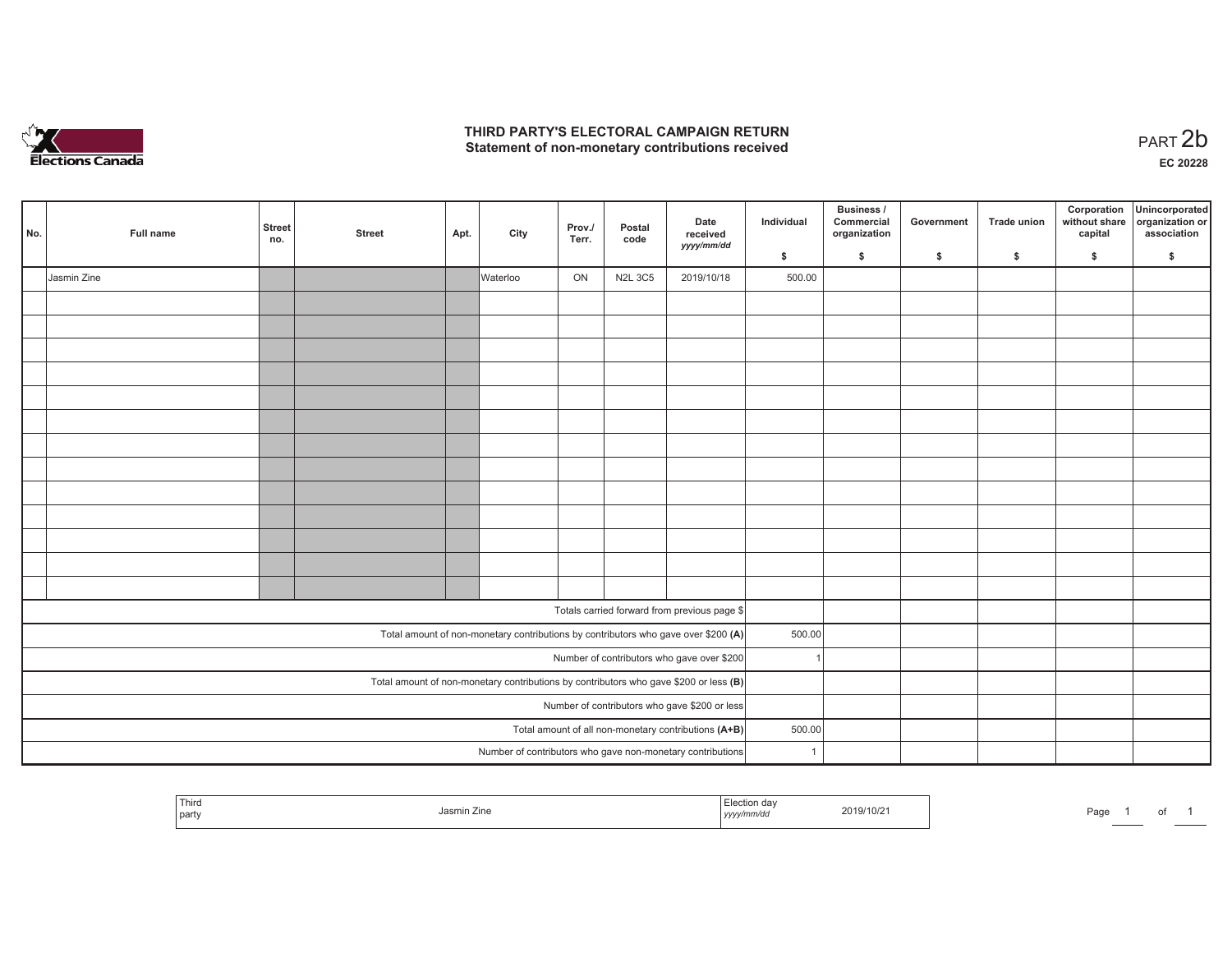

## **THIRD PARTY'S ELECTORAL CAMPAIGN RETURN STATE:** PARTY'S ELECTORAL CAMPAIGN RETURN<br>
Statement of operating loans received

**EC 20228**

|     |           |                      |               |      |      |                 |                |                                                                 |            | Business /                 |            |              | Corporation | Unincorporated                               |
|-----|-----------|----------------------|---------------|------|------|-----------------|----------------|-----------------------------------------------------------------|------------|----------------------------|------------|--------------|-------------|----------------------------------------------|
| No. | Full name | <b>Street</b><br>no. | <b>Street</b> | Apt. | City | Prov./<br>Terr. | Postal<br>code | Date<br>received                                                | Individual | Commercial<br>organization | Government | Trade union  | capital     | without share organization or<br>association |
|     |           |                      |               |      |      |                 |                | yyyy/mm/dd                                                      | \$         | \$                         | \$         | $\mathsf{s}$ | \$          | \$                                           |
|     |           |                      |               |      |      |                 |                |                                                                 |            |                            |            |              |             |                                              |
|     |           |                      |               |      |      |                 |                |                                                                 |            |                            |            |              |             |                                              |
|     |           |                      |               |      |      |                 |                |                                                                 |            |                            |            |              |             |                                              |
|     |           |                      |               |      |      |                 |                |                                                                 |            |                            |            |              |             |                                              |
|     |           |                      |               |      |      |                 |                |                                                                 |            |                            |            |              |             |                                              |
|     |           |                      |               |      |      |                 |                |                                                                 |            |                            |            |              |             |                                              |
|     |           |                      |               |      |      |                 |                |                                                                 |            |                            |            |              |             |                                              |
|     |           |                      |               |      |      |                 |                |                                                                 |            |                            |            |              |             |                                              |
|     |           |                      |               |      |      |                 |                |                                                                 |            |                            |            |              |             |                                              |
|     |           |                      |               |      |      |                 |                |                                                                 |            |                            |            |              |             |                                              |
|     |           |                      |               |      |      |                 |                |                                                                 |            |                            |            |              |             |                                              |
|     |           |                      |               |      |      |                 |                |                                                                 |            |                            |            |              |             |                                              |
|     |           |                      |               |      |      |                 |                |                                                                 |            |                            |            |              |             |                                              |
|     |           |                      |               |      |      |                 |                |                                                                 |            |                            |            |              |             |                                              |
|     |           |                      |               |      |      |                 |                | Totals carried forward from previous page \$                    |            |                            |            |              |             |                                              |
|     |           |                      |               |      |      |                 |                | Total amount of loans by lenders who provided over \$200 (A)    |            |                            |            |              |             |                                              |
|     |           |                      |               |      |      |                 |                | Number of lenders who provided over \$200                       |            |                            |            |              |             |                                              |
|     |           |                      |               |      |      |                 |                | Total amount of loans by lenders who provided \$200 or less (B) |            |                            |            |              |             |                                              |
|     |           |                      |               |      |      |                 |                | Number of lenders who provided \$200 or less                    |            |                            |            |              |             |                                              |
|     |           |                      |               |      |      |                 |                | Total amount of all loans (A+B)                                 |            |                            |            |              |             |                                              |
|     |           |                      |               |      |      |                 |                | Number of all lenders who provided loans                        |            |                            |            |              |             |                                              |

| Third<br>. partv |  | Jasmin<br>Zine | .<br>yyyymmvaa | 2019/10/21<br>the contract of the contract of the contract of the contract of the contract of | Page |  | $\cdot$ |  |
|------------------|--|----------------|----------------|-----------------------------------------------------------------------------------------------|------|--|---------|--|
|------------------|--|----------------|----------------|-----------------------------------------------------------------------------------------------|------|--|---------|--|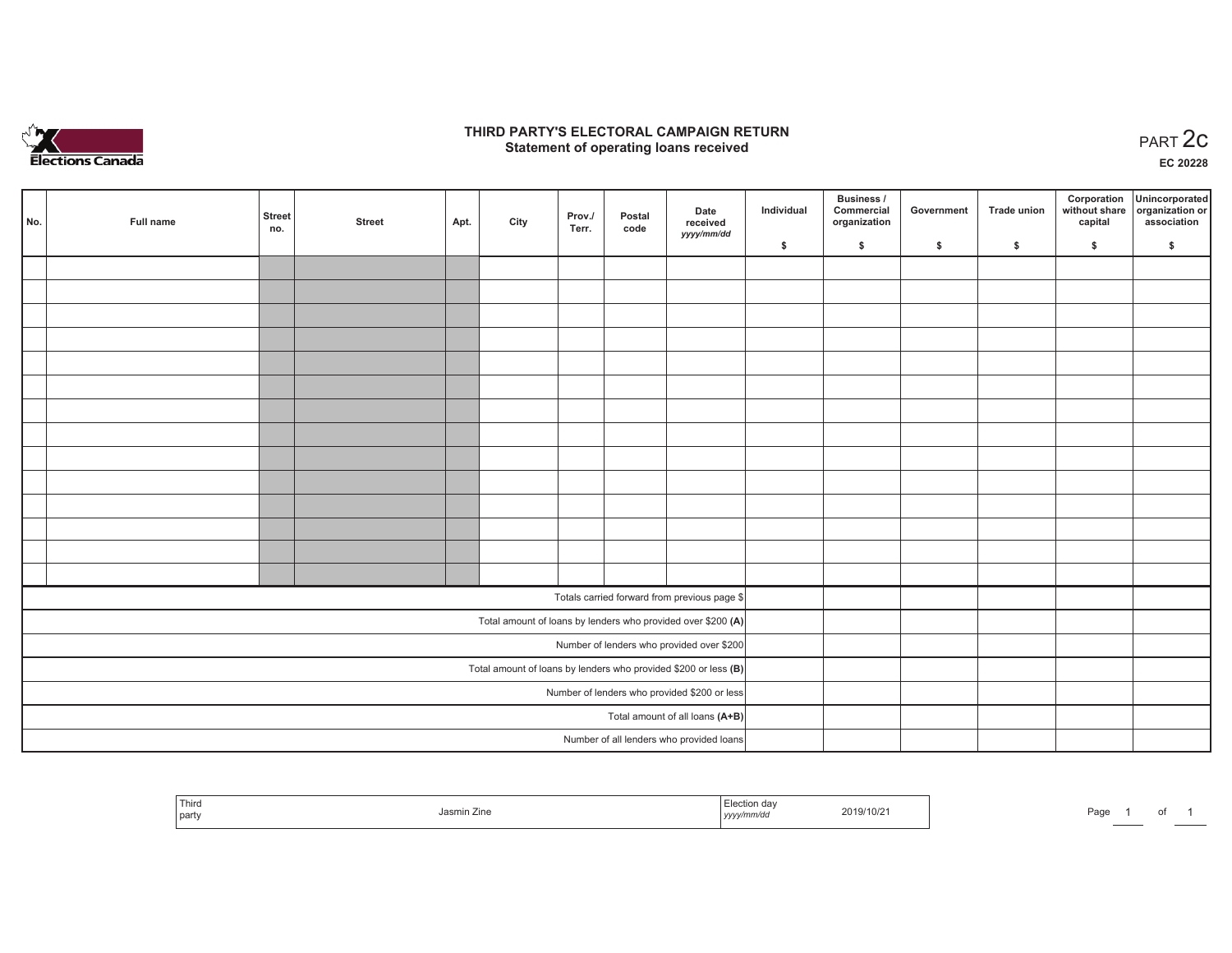

# **THIRD PARTY'S ELECTORAL CAMPAIGN RETURN S** ELECTORAL CAMPAIGN RETURN<br>Summary of inflows PART 2d

| No.   | Type of contributor / lender                    | <b>Monetary</b><br>contributions<br>(Part 2a) | Non-monetary<br>contributions<br>(Part 2b) | Loans<br>(Part 2c) | <b>Total</b> | Number of<br>contributors and<br>lenders |
|-------|-------------------------------------------------|-----------------------------------------------|--------------------------------------------|--------------------|--------------|------------------------------------------|
|       |                                                 | \$                                            | \$                                         | \$                 | \$           |                                          |
| 1.    | Individuals                                     |                                               | 500.00                                     |                    | 500.00       |                                          |
|       | 2. Businesses / Commercial organizations        |                                               |                                            |                    |              |                                          |
| 3.    | Governments                                     |                                               |                                            |                    |              |                                          |
| 4.    | Trade unions                                    |                                               |                                            |                    |              |                                          |
| 5.    | Corporations without share capital              |                                               |                                            |                    |              |                                          |
|       | 6. Unincorporated organizations or associations |                                               |                                            |                    |              |                                          |
| 7.    | Total (items 1 to 6)                            |                                               | 500.00                                     |                    | 500.00       |                                          |
| Total |                                                 |                                               |                                            |                    |              |                                          |
|       | 8. Amount of third party's resources used       |                                               |                                            |                    |              |                                          |
| 9.    | Grand total (items 7 and 8)                     |                                               | 500.00                                     |                    | 500.00       |                                          |

| ' Third<br>  party | Jasmin Zine | Election day<br>yyyy/mm/dd | 2019/10/21 |
|--------------------|-------------|----------------------------|------------|
|--------------------|-------------|----------------------------|------------|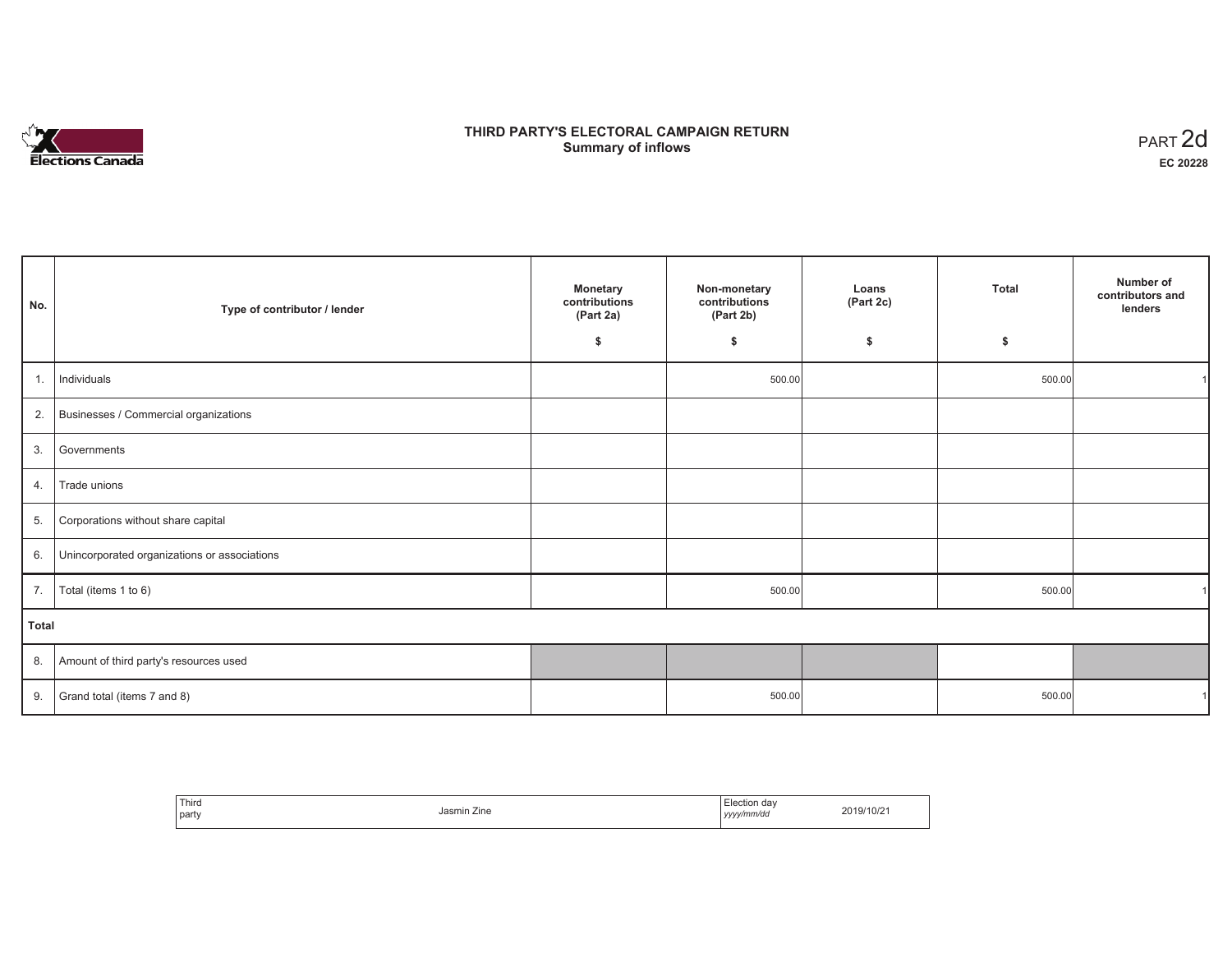

## **THIRD PARTY'S ELECTORAL CAMPAIGN RETURN Statement of expenses incurred for regulated activities that take place during the pre-election period**  *(Only applicable to a fixed-date general election)*

For a list of expense types, expense categories and expense subcategories, refer to Annex II in the Instructions.

| No.      | Date<br>incurred<br>yyyy/mm/dd | <b>ED Code</b><br>$($ if applicable $)$ | Supplier | <b>Expense type</b> | Expense<br>category | Expense<br>subcategory | <b>Starting date</b><br>of activity,<br>advertisement<br>or survey<br>yyyy/mm/dd | Ending date<br>of activity,<br>advertisement<br>or survey<br>yyyy/mm/dd | Place of activity or<br>advertisement        | <b>Expense amount</b><br>\$ |
|----------|--------------------------------|-----------------------------------------|----------|---------------------|---------------------|------------------------|----------------------------------------------------------------------------------|-------------------------------------------------------------------------|----------------------------------------------|-----------------------------|
|          |                                |                                         |          |                     |                     |                        |                                                                                  |                                                                         |                                              |                             |
|          |                                |                                         |          |                     |                     |                        |                                                                                  |                                                                         |                                              |                             |
|          |                                |                                         |          |                     |                     |                        |                                                                                  |                                                                         |                                              |                             |
|          |                                |                                         |          |                     |                     |                        |                                                                                  |                                                                         |                                              |                             |
|          |                                |                                         |          |                     |                     |                        |                                                                                  |                                                                         |                                              |                             |
|          |                                |                                         |          |                     |                     |                        |                                                                                  |                                                                         |                                              |                             |
|          |                                |                                         |          |                     |                     |                        |                                                                                  |                                                                         |                                              |                             |
|          |                                |                                         |          |                     |                     |                        |                                                                                  |                                                                         |                                              |                             |
|          |                                |                                         |          |                     |                     |                        |                                                                                  |                                                                         |                                              |                             |
|          |                                |                                         |          |                     |                     |                        |                                                                                  |                                                                         |                                              |                             |
|          |                                |                                         |          |                     |                     |                        |                                                                                  |                                                                         |                                              |                             |
|          |                                |                                         |          |                     |                     |                        |                                                                                  |                                                                         |                                              |                             |
|          |                                |                                         |          |                     |                     |                        |                                                                                  |                                                                         |                                              |                             |
|          |                                |                                         |          |                     |                     |                        |                                                                                  |                                                                         |                                              |                             |
|          |                                |                                         |          |                     |                     |                        |                                                                                  |                                                                         |                                              |                             |
|          |                                |                                         |          |                     |                     |                        |                                                                                  |                                                                         |                                              |                             |
|          |                                |                                         |          |                     |                     |                        |                                                                                  |                                                                         |                                              |                             |
|          |                                |                                         |          |                     |                     |                        |                                                                                  |                                                                         | Totals carried forward from previous page \$ |                             |
| Total \$ |                                |                                         |          |                     |                     |                        |                                                                                  |                                                                         |                                              |                             |

| <sup>l</sup> Third<br>l party | Jasmin Zine | Election day<br>2019/10/21<br>.<br>yyyy/mm/dd | Paɑɾ |
|-------------------------------|-------------|-----------------------------------------------|------|
|-------------------------------|-------------|-----------------------------------------------|------|

 $_{\sf PART}$ 3a **EC 20228**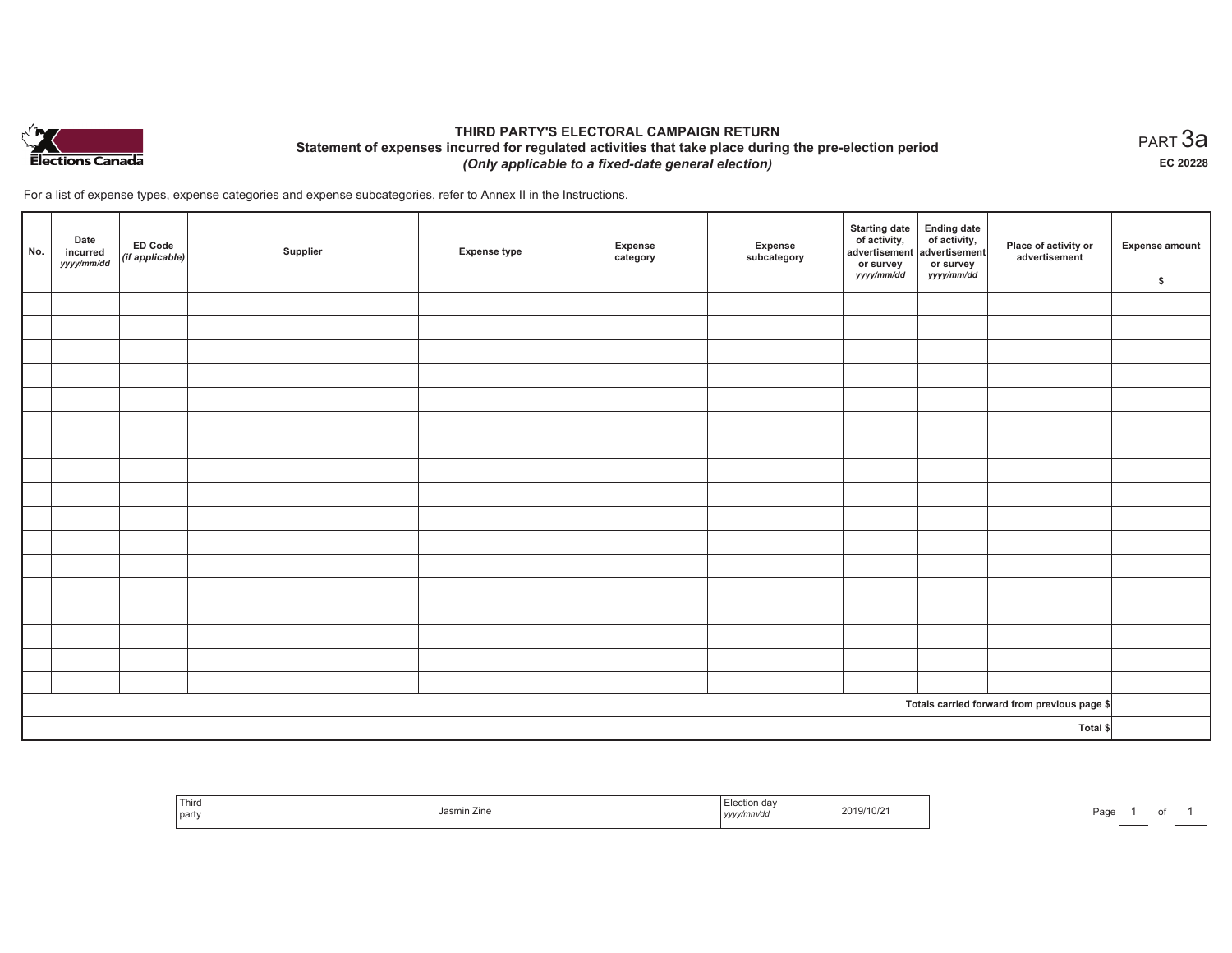

# **THIRD PARTY'S ELECTORAL CAMPAIGN RETURN Statement of expenses incurred for regulated activities that take place during the election period**<br>PART  $3\mathsf{b}$

**EC 20228**

For a list of expense types, expense categories and expense subcategories, refer to Annex II in the Instructions.

| No.      | Date<br>incurred<br>yyyy/mm/dd | ED Code<br>(if applicable) | Supplier | <b>Expense type</b> | Expense<br>category | Expense<br>subcategory        | <b>Starting date</b><br>of activity,<br>advertisement<br>or survey<br>yyyy/mm/dd | Ending date<br>of activity,<br>advertisement<br>or survey<br>yyyy/mm/dd | Place of activity or<br>advertisement        | <b>Expense amount</b><br>\$ |
|----------|--------------------------------|----------------------------|----------|---------------------|---------------------|-------------------------------|----------------------------------------------------------------------------------|-------------------------------------------------------------------------|----------------------------------------------|-----------------------------|
|          | 2019/10/18                     |                            |          | Partisan activity   | Other               | Guide prep, in kind, estimate | 2019/10/01                                                                       | 2019/10/18                                                              | National                                     | 500.00                      |
|          |                                |                            |          |                     |                     |                               |                                                                                  |                                                                         |                                              |                             |
|          |                                |                            |          |                     |                     |                               |                                                                                  |                                                                         |                                              |                             |
|          |                                |                            |          |                     |                     |                               |                                                                                  |                                                                         |                                              |                             |
|          |                                |                            |          |                     |                     |                               |                                                                                  |                                                                         |                                              |                             |
|          |                                |                            |          |                     |                     |                               |                                                                                  |                                                                         |                                              |                             |
|          |                                |                            |          |                     |                     |                               |                                                                                  |                                                                         |                                              |                             |
|          |                                |                            |          |                     |                     |                               |                                                                                  |                                                                         |                                              |                             |
|          |                                |                            |          |                     |                     |                               |                                                                                  |                                                                         |                                              |                             |
|          |                                |                            |          |                     |                     |                               |                                                                                  |                                                                         |                                              |                             |
|          |                                |                            |          |                     |                     |                               |                                                                                  |                                                                         |                                              |                             |
|          |                                |                            |          |                     |                     |                               |                                                                                  |                                                                         |                                              |                             |
|          |                                |                            |          |                     |                     |                               |                                                                                  |                                                                         |                                              |                             |
|          |                                |                            |          |                     |                     |                               |                                                                                  |                                                                         |                                              |                             |
|          |                                |                            |          |                     |                     |                               |                                                                                  |                                                                         |                                              |                             |
|          |                                |                            |          |                     |                     |                               |                                                                                  |                                                                         |                                              |                             |
|          |                                |                            |          |                     |                     |                               |                                                                                  |                                                                         |                                              |                             |
|          |                                |                            |          |                     |                     |                               |                                                                                  |                                                                         | Totals carried forward from previous page \$ |                             |
| Total \$ |                                |                            |          |                     |                     | 500.00                        |                                                                                  |                                                                         |                                              |                             |

| Third<br>party | Jasmin Zine | ı uan<br>019/10/21<br>.<br>nm/dd<br>$1$ yyyy $\prime\prime$ | Page<br>0t |
|----------------|-------------|-------------------------------------------------------------|------------|
|----------------|-------------|-------------------------------------------------------------|------------|